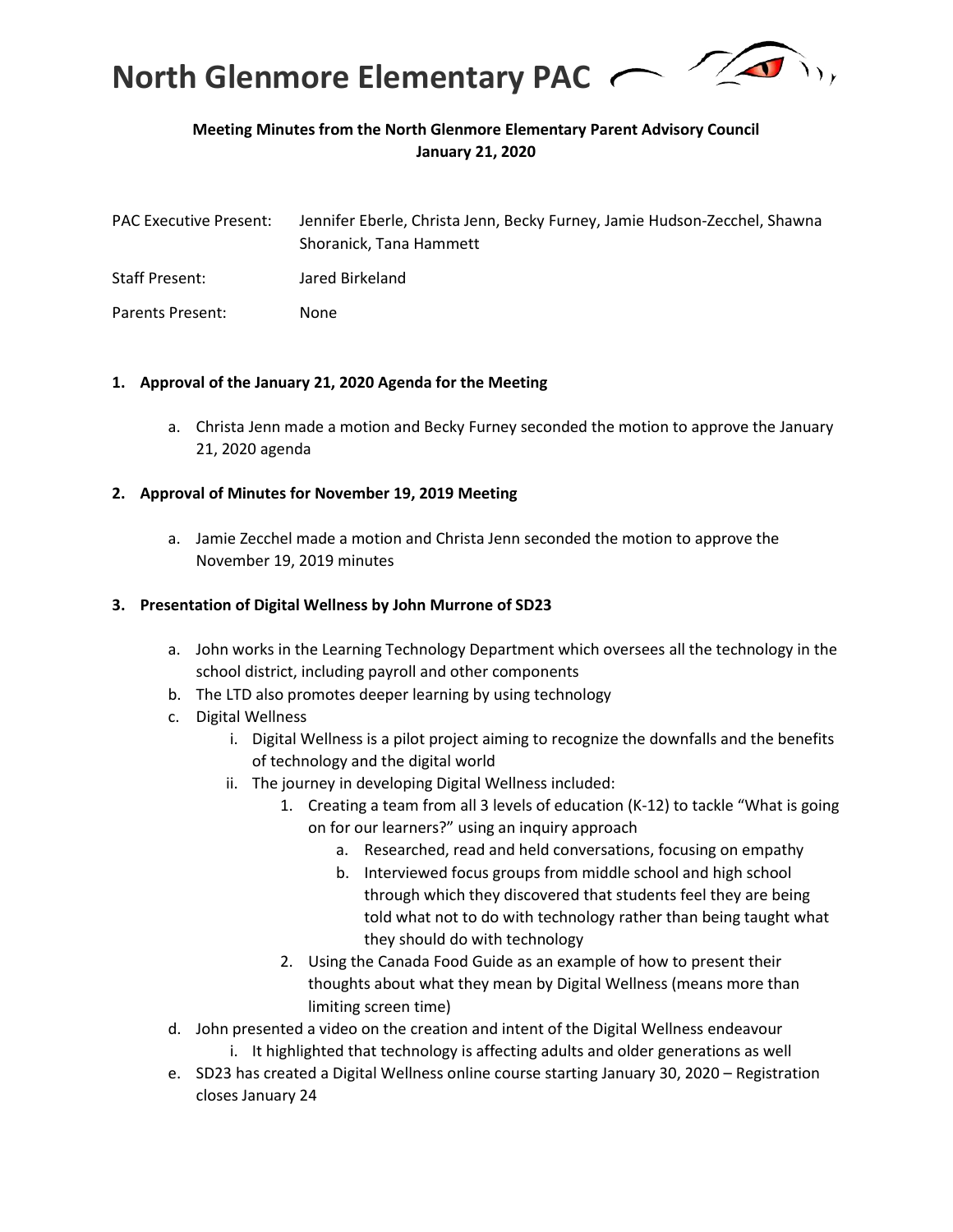**North Glenmore Elementary PAC** 



- f. The Digital Wellness course will be promoted to NGE by Jared through email and perhaps can be promoted by PAC
- g. More information can be found online on the SD23 website and on the Digital Wellness handouts provided to the school

### **4. Principal Report from Jared Birkeland**

- a. Jared requested feedback from parent attendees regarding this year's report cards
	- i. A parent asked about letter grades
		- 1. The reporting to the Ministry of Education is still on a letter grade system
		- 2. However, the internal communication to parents can be decided on by the individual schools and each school in SD23 currently has its own report template
	- ii. The feedback from PAC attendees was that the specific learning outcomes listed on report cards were valuable
- b. The registration date for next year begins February 3 at 7:00 am
	- i. Projections for next year are close to 600 students
	- ii. The school will be receiving 2 additional portables for next year
- c. Battle of the books will be going ahead this year
	- i. Meetings started last week
	- ii. NGE is hosting the "Zone Battle" this year for 17 schools on Thursday, April 16, 9:15 am to 12:30 pm
- d. Scholastic Book Fair
	- i. Set up will be on February 10 and previews on February 11
	- ii. Sales are February 12-14
- e. Home School Conferences
	- i. February 13 & 14
	- ii. Online bookings start Monday, February 3 at 3:00 pm
	- iii. Some conferences are one-to-one and some are student-led
- f. Thank you to the PAC for the pre-Christmas movie
- g. Upcoming dates were reviewed by attendees which sparked a discussion about the Family Dance (not listed on the Upcoming Dates) – see Section 5

## **5. Family Dance**

- a. PAC attendees projected putting on the Family Dance and discussed the details of hosting this event
- b. It is scheduled for Thursday, February 20 at 6:00-8:00 pm as February 21 is a Professional Development day
- c. Possibilities for a DJ include students from Spring Valley Middle school (Al Hopgood) or Dr. Knox Middle School (Mr. Bowen) or shopping around for other DJ options and prices
- d. A concession stand could be manned by PAC as a fundraiser water, chips, candy bags
- e. Jennifer will set up Sign-Up Genius for parent volunteers
	- i. Parents can man the entrances and supervise the library as an optional quiet space (Christa Jenn will ask the librarian if that is acceptable)
- f. Parents must stay with the students when they arrive (no drop off)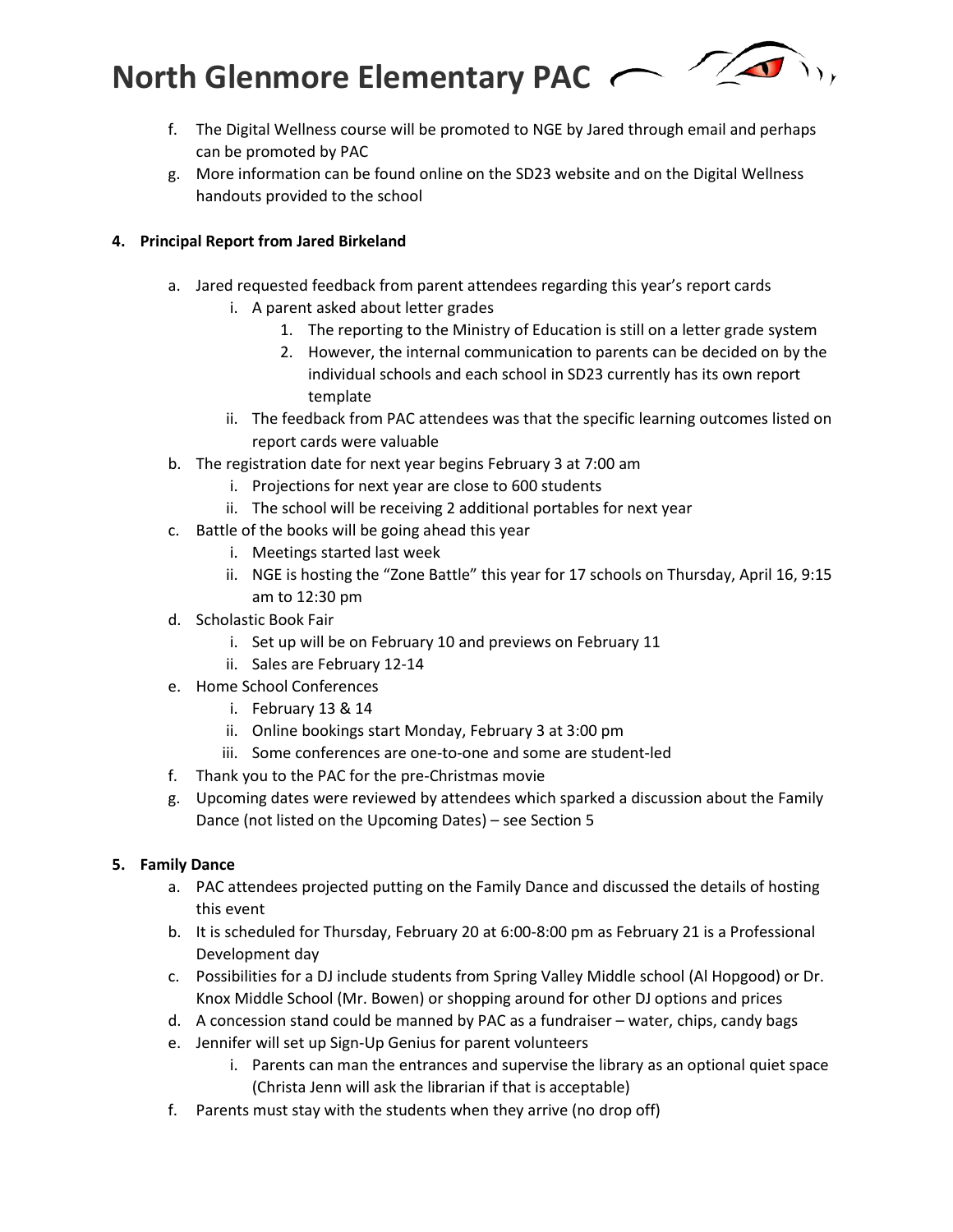**North Glenmore Elementary PAC** 



## **6. President's Report from Jennifer Eberle**

- a. Jennifer gave a shout out to the music teachers for a wonderful Christmas program at NGE -Jared will send that message along, particularly since other schools are removing Christmas programs
- b. Events
	- i. Spring Fair we do not have a Spring Fair coordinator
		- 1. Christa Jenn proposed that we change the way we do Spring Fair by scaling it back; her suggestions and ensuing discussion included:
			- a. Turning the event into a Movie Night
			- b. Continue with the raffle baskets, concession, bouncy castles
		- 2. PAC proposed an additional meeting to discuss options for Spring Fair, or the Spring Family Event which was scheduled for Tuesday, January 28, 2020 at 6:30-8:00 at Brandt's Creek Pub
			- a. An informational invitation will be sent out for parents, encouraging them to join the next PAC meeting so they can have the opportunity to contribute to possible ideas for the event

# **7. Treasurer's Report by Shawna Shoronick**

- a. Grade 6's term 1 funds have been transferred to NGE for the ski trip and their account is starting fresh
- b. All the hot lunch numbers reconciled and the total fall profit was \$2,060.68
- c. Shawna asked Jared if the crash mats had arrived Jared responded that they are coming, and Shawna confirmed that PAC can pay once the mats arrive

# **8. Fun Lunch Report by Jamie Zecchel**

a. There are not as many volunteers this term but Jamie is hoping that people will show up to help up as they have in previous terms

# **9. Special Events Coordinator**

- a. Megan Coakley has stepped down from the position
- b. If anyone is interested in joining PAC as a Special Events Coordinator, contact PAC

# **10. Fundraiser Coordinator's Report by Tana Hammett**

- a. Tana proposed Fun Day Friday Bingo night at Chances to be held March 27
	- i. Tickets are sold at \$15 per ticket and Chances receives \$5 per ticket, so there is a \$10 profit per ticket
	- ii. The Bingo event can be promoted as a date night
	- iii. Tana will make up a flyer
	- iv. Jamie was asked how tickets could be sold through the fun lunch program